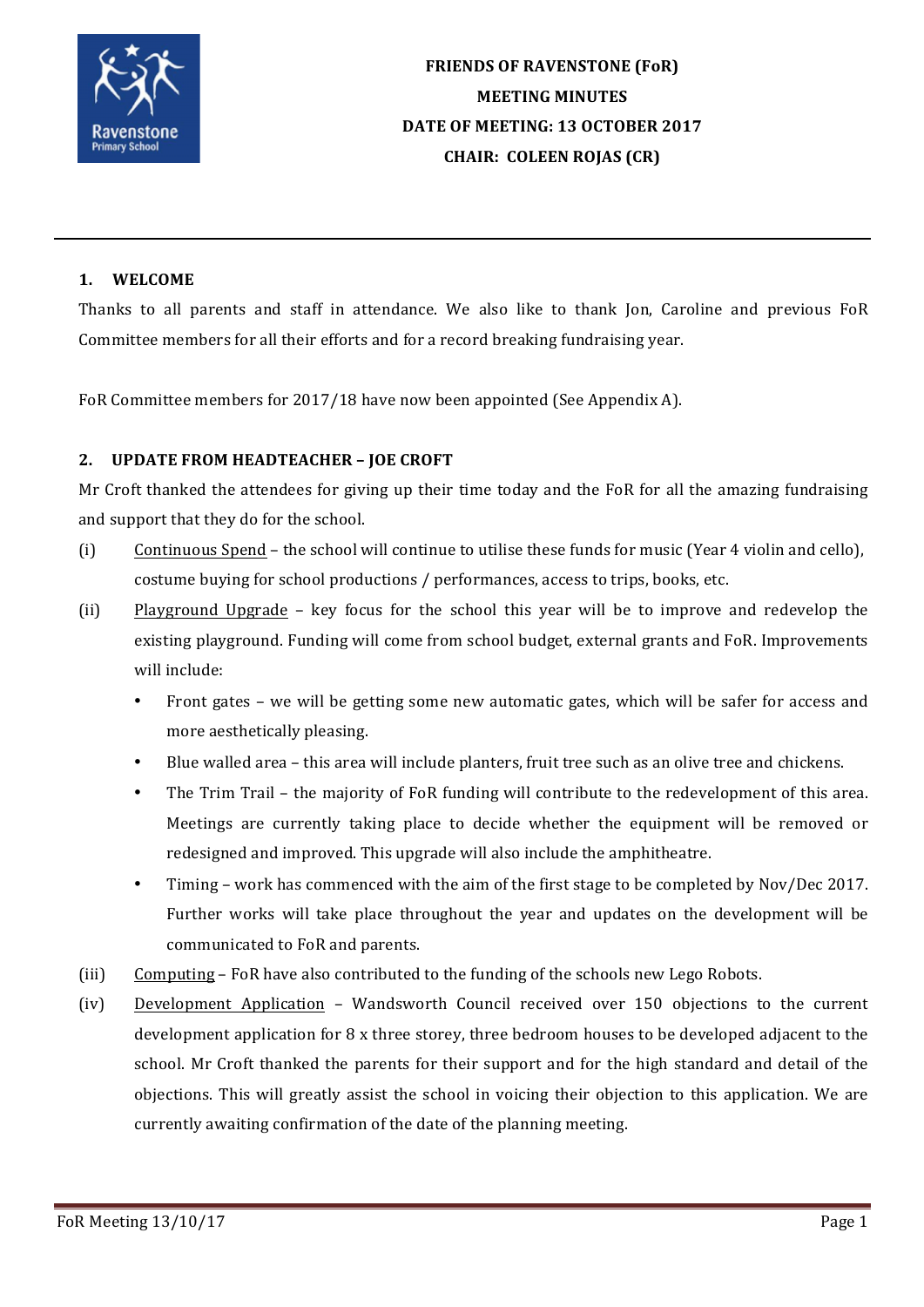## **3. TREASURERS REPORT**

Expenditure this year will focus on playground upgrades. FoR will be able to donate  $£20-E25k$  from the playground fund. Meetings continue to take place to discuss what improvements will be made. As mentioned in Joe's update, FoR are looking for grants to assist with the upgrade. Please contact FoR or the school directly if you are able to assist.

## **4. CLASS REPRESENTATIVES**

All class representatives have now been secured (See Appendix B). Class Reps will assist in communicating minutes, reminders, events and other activities to parents. Wendy Mulligan to update and finalise email list.

## **5. EVENTS**

See Appendix C (FoR Events) for a list of current planned fundraisers and who is organising them. There are still some gaps for volunteers. Please contact the relevant organiser if you are able to help out.

## **6. POST DECEMBER EVENTS**

- Comedy Night Dani Cottew has kindly volunteered to plan a Comedy Night
- Jan/Feb Kids Disco looking for a volunteer to head up
- Vitality Night
- Summer Term Quiz Night looking for volunteers
- Horseracing Night

#### **7. REMINDERS**

Oct 18 @ 9am – Ms Harman (Head of Upper KS2) is welcoming Year 4, 5 & 6 parents for a "Journey to Year 6 and Beyond" Meeting. The meeting is mostly applicable to Year 5 students / parents, but attendance would be appreciated.

#### **8. AOB**

Possible First Aid Course - Irene brought up the idea of a first aid course for students. FoR to discuss.

## **9. DATE OF NEXT MEETING**

The next FoR meeting is to held on Friday 24th Nov at 9am (TBC Lower Hall or Brick Hut): all welcome!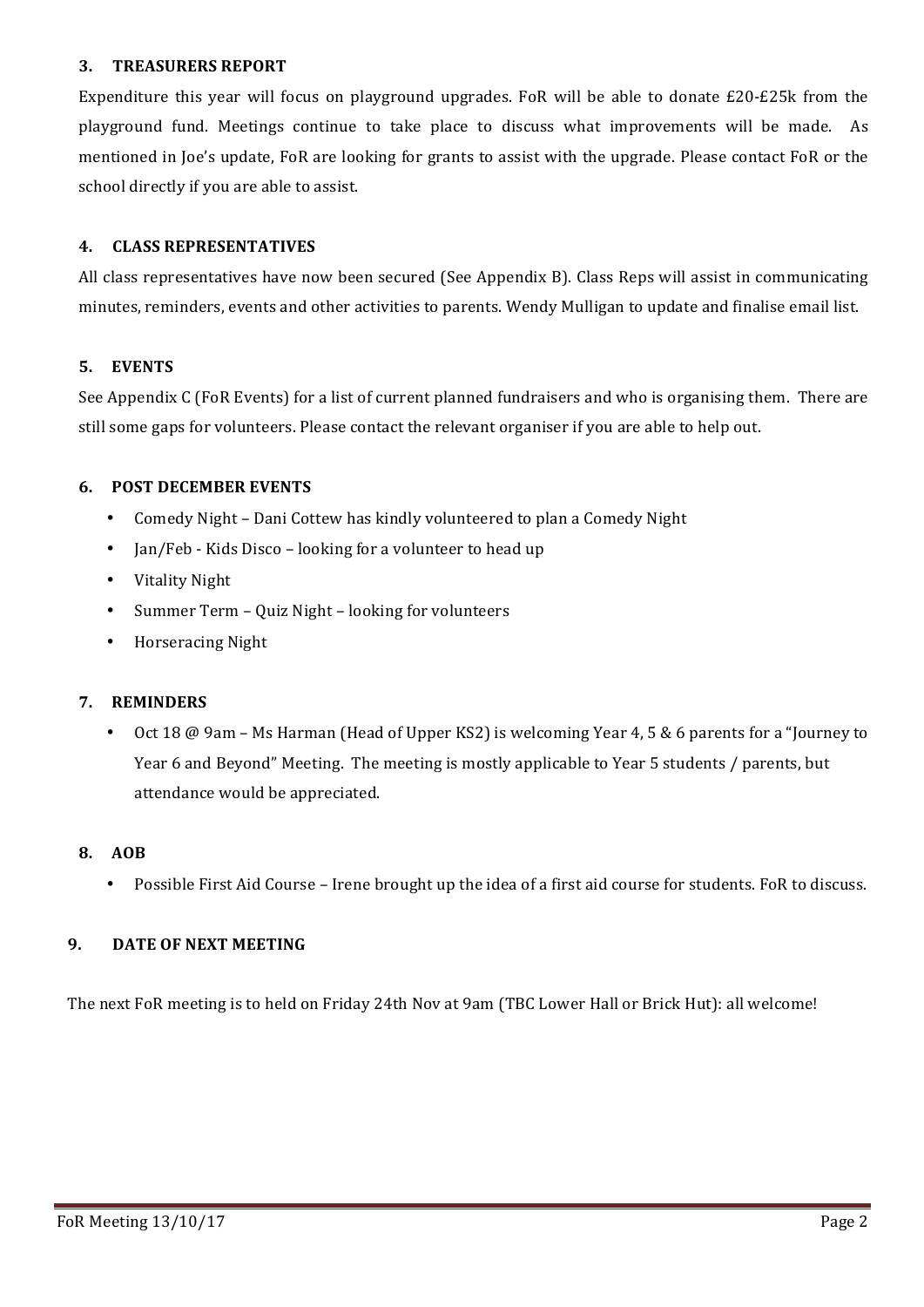## **APPENDIX A: FoR KEY ROLES**

| Role                      | <b>Name</b>       | Child's Year              | Email                       |
|---------------------------|-------------------|---------------------------|-----------------------------|
| Chairs                    | Lucy Thacker      | Esme: Y3 / Felix: Nursery | Lucy@LucyStar.co.uk         |
|                           | Coleen Rojas      | Julian: Y5 / Amelie: Y2   | coleenrojas@gmail.com       |
| Vice-chairs               | Irene Almeida     | Tomaz: Y6                 | i.almeida@ucl.ac.uk         |
|                           |                   |                           |                             |
|                           | Diana Souza       | Isabela: Y3               | dvukosa@yahoo.com           |
|                           |                   |                           |                             |
| Secretary                 | Wendy Mulligan    | Evie: Y4                  | mulligan.wendy@gmail.com    |
|                           |                   | Asha: Reception           |                             |
|                           |                   |                           |                             |
| <b>Treasurers</b>         | Hamil Stevenson   | Safia: Y1                 | friendstreasury@ravenstone. |
|                           | Dorrie Gibson     | Thomas: Y3                | wandsworth.sch.uk           |
|                           | Joyce Grigorey    | Spencer: Y3 / Etty: Y1    |                             |
|                           |                   |                           |                             |
| <b>Publicity Designer</b> | Monica Fontiguell | Reception: Marti          |                             |
|                           |                   |                           |                             |

## **APPENDIX B: FoR CLASS REPS 2017**

|                         | <b>Name</b>                   | <b>Email</b>                        |  |
|-------------------------|-------------------------------|-------------------------------------|--|
| Nursery                 | Ali Stewart-Paterson (Tyrion) | alison_stewart_paterson@hotmail.com |  |
| <b>Reception Simon</b>  | Natalie Sundborg (Stanley)    | natalieandbuddy@gmail.com           |  |
|                         | Naila Spaul (Aisha)           | naila_spaul@hotmail.com             |  |
| <b>Reception Jessie</b> | Em Tait (Kouther)             | stevo1202@hotmail.com               |  |
|                         | Wendy Mulligan (Asha)         | Mulligan. Wendy@gmail.com           |  |
| Y1 Mrs Speight          | Louise Hake (Hannah)          | louise.hake@olibee.com              |  |
| Y1 Mrs Bull             | Caroline Norrie (Ben)         | carolinenorrie@hotmail.com          |  |
|                         |                               | cashley77@gmail.com                 |  |
| Y2 Miss Grunsell        | Sarah Steele (Khareem)        | steeles17@yahoo.com                 |  |
| Y2 Miss Austin          | Sarah Steele (Khareem)        | steeles17@yahoo.com                 |  |
| Y3 Miss Derry           | Amanda Pursell (Matthew)      | amandapursell99@gmail.com           |  |
|                         | Helen Godwin (Arlo)           | helen@andygodwin.co.uk              |  |
| Y3 Miss Collyer         | Janneke Diemel (Charles)      | janneke.diemel@elysiangolf.com      |  |
|                         | Claire Riseley (Daniel)       | clairejriseley@gmail.com            |  |
| Y4 Miss Sutton          | Amber Burlinson (Issy)        | amberburlinson@gmail.com            |  |
|                         | Dani Cottew (Jemima)          | dcottew@me.com                      |  |
|                         | Eli Santana (Emily)           | santanaeli@hotmail.com              |  |
| Y4 Miss Del Valle       | Cath Parry (Gethin)           | e_cath@hotmail.com                  |  |
|                         | Kerry Wells (Ashton)          | kfdavies82@yahoo.co.uk              |  |
| Y5 Miss Gordon          | Kate Haigh (Lily)             | katehaigh@gmail.com                 |  |
| Y5 Miss Williams        | Caroline Hegan (Fergus)       | carolinehegan@live.co.uk            |  |
| Y6 Mr Westland          | Karen Cheah (Libby and Izzy)  | karencheaheec@yahoo.co.uk           |  |
|                         | Fiona Sullivan (Rory)         | fiona@fionasullivan.co              |  |
|                         | Sophie Nazir (Rakeem)         | funeasylearning@hotmail.co.uk       |  |
| Y6 Mr Hill and          | <b>Jane Davies</b>            | Janie_davies@yahoo.co.uk            |  |
| Miss Harman             | Mandy Pollard                 | Amandapollard34@gmail.com           |  |